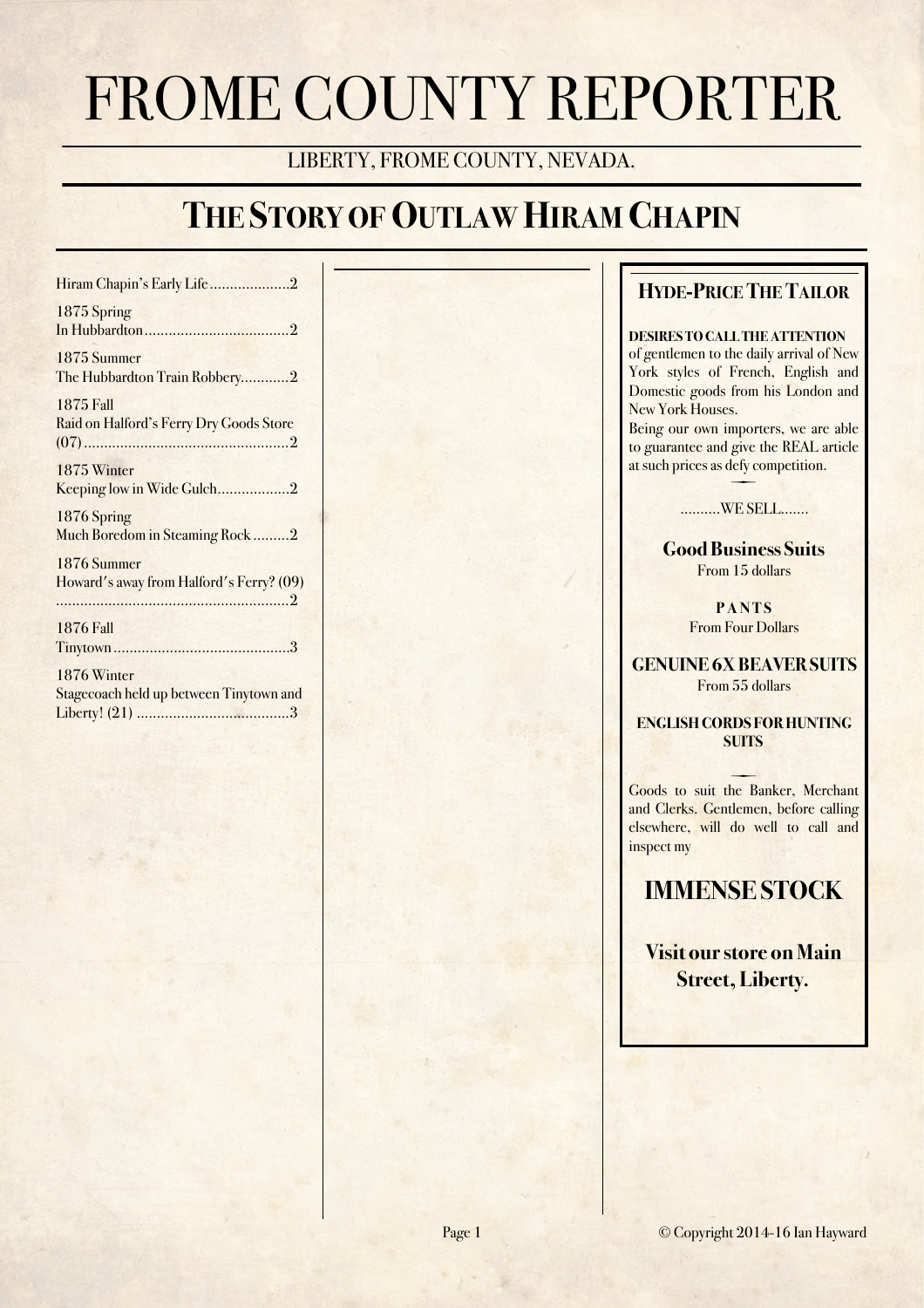#### <span id="page-1-0"></span>**HIRAM CHAPIN'S EARLY LIFE**

Hiram Chapin was born in Franklyn in 1844. His family left Franklyn when he was young (reputedly because of thuggery and general pissing-off of the locals) and moved east to Wide Gulch.

After working as a cowboy for a time, he came to notoriety when he, and some friends, unsuccessfully tried to rob North Farm (a farm near to Sweetwater). Chased by a posse, he initially scarpered to a friend in Browning, and then on to Stubville. Things quietened down, and he returned to Wide Gulch, and kept a very low profile.

# <span id="page-1-1"></span>**1875 SPRING IN HUBBARDTON**

to mischief and cultivating contacts. It is Chapin visited Hubbardton, with an eye thought that he recruited Michael Judd, a gunfighter, at this time.

# <span id="page-1-2"></span>**1875 SUMMER THE HUBBARDTON TRAIN ROBBERY**

as it passed through Hubbardton, heading Chapin and Judd decided to rob a train out of the County. Judd took on the express agent, who he easily overpowered. Chapin and Judd then robbed passengers and stole the mail. They were heavily disguised and were not recognised.

The alarm was raised and a posse set off in pursuit. It consisted of Sheriff George Conoly, Manfred Percel, Will Miller, and Simon Price, all from Hubbardton.

The chase was long and hard. Chapin was off like a shot, leaving Judd trailing behind. The two of them rapidly pulled away from the townsfolk, but the Sheriff was harder to shift. At one point Conoly was almost in range, but gradually the outlaws distanced themselves from him, heading for Amityville, and on to the safety of Wide Gulch.

Whilst at Wide Gulch Chapin recruited John Howard, a 51 year old criminal.

# <span id="page-1-3"></span>**1875 FALL RAID ON HALFORD'S FERRY DRY GOODS STORE (07)**

and Howard headed to Halford's Ferry to In the Autumn of 1875 Chapin, Judd, rob the Dry Goods Store.

At the time of the raid Sheriff Tom Brown was in the Sheriff's Office. David Dickinson and Mary Jones were in the Grocery Store, along with Will Wheeler (a prospector). Ben Callagan was outside the Longhorn Saloon. Mr Snider in the Gold Star Saloon, very drunk, hiding from Mrs Snider, who was outside the Gold Star Saloon, looking for Mr Snider.

Chapin and Howard entered the Dry Goods Store and held it up. Judd stayed outside, with the horses, mounted. Chapin and Howard left the store, carrying the money. They were spotted and the alarm was raised.

Callagan and Wheeler hid in the Longhorn Saloon and the Grocery Store, respectively. Mr Snider remained in a drunken stupor in the Gold Star Saloon.

Jones and Mrs Snider moved towards the Dry Goods Store. Judd and Mrs Snider exchanged fire, both missing. Judd fumbled to reload.

Sheriff left the Sheriff's Office and fires his scattergun at Howard, who ducked back into the cover of the Dry Goods Store for a second, then rushes out to his horse. The Sheriff wounded him in the leg.

Chapin mounted his horse and headed north out of town, across open country, followed by Judd. They made it away safely, unlike Howard, who was shot in the leg by Mrs Snider, and captured.

### <span id="page-1-4"></span>**1875 WINTER KEEPING LOW IN WIDE GULCH**

Gulch and spent the winter there, keeping a Chapin and Judd returned to Wide low profile. Chapin and Judd were now wanted men in Halford's Ferry, Fork, and the Wallinger Ranch.

Chapin paid Judd and himself, and put some money to one side for Howard.

Howard, now in Halford's Ferry's jail, recovered from his wound. He was to be tried Fall 1876.

# <span id="page-1-5"></span>**1876 SPRING MUCH BOREDOM IN STEAMING ROCK**

Steaming Rock, looking for opportunities Chopin and Judd mooched round for theft, without success.

# <span id="page-1-6"></span>**1876 SUMMER HOWARD'S AWAY FROM HALFORD'S FERRY? (09)**

only thing happening of any interest is the It is a boring day in Halford's Ferry. The sale in the Dry Goods Store. This is one of many sales the store has run, trying to recover its business after the successful raid by the Chapin Gang in the autumn of the year before. Sheriff Brown and Deputy Cavanagh are in the shop chatting to Mr Snider who is, unusually, quite sober. Looking out the window Mr Snider sees his wife approaching; he grabs his hat and shotgun, mutters a goodbye and scurries out of the store and across the street towards the Longhorn Saloon. Brown and Cavanagh exchange glances, both wondering how much alcohol he will be able to consume before Mrs Snider extracts him from the Longhorn.

Sheriff Brown decides to leave too. Picking up his scattergun he heads towards the Sheriff's Office. He wants to check on outlaw John Howard, who has been locked up in the jail since he was captured during the Chapin raid. Howard is awaiting trail in the autumn, a full year since the robbery; the wheels of justice move slowly in Frome County. The sheriff doffs his cap to Mrs Snider as they pass in the street. She doesn't look happy; she has spotted her husband heading for the saloon, and is marching after him.

Brown sees some movement at the side of the medical building across the road from his office. It is Michael Judd, one of the three members of the Chapin gang. He and Hiram Chapin have quietly ridden into town from the direction of Liberty. Their aim is to rescue their partner Howard from the jail. They have tied up their horses at the side of the medical building, and have been sneaking forward, hoping to be able to get into the Sheriff's Office, release Howard, and get away, all without being noticed.

Judd, seeing Brown looking right at him, panics and fires his carbine. The aim is wild and the shot misses. Brown swings up his scattergun and fires at Judd, hitting him in the gun arm. Judd fires again whilst Brown reloads; his aim is better this time and the bullet puts a hole in the sheriff's trousers, narrowly missing his leg. Chapin realises that the outlaws must move quickly now the alarm is raised. He jumps out past Judd and fires a volley from his own carbine. Brown collapse, hit in the head and guts.

Deputy Cavanagh hears the gunfire. He rushes out of the store and is immediately felled by a bullet in the guts from Judd's gun. Judd is now firing wildly down the street. Mrs Snider dives into the Dry Goods Store as bullets whistle past her. Her husband hasn't made it to the Longhorn. He scurries to take cover behind the Dry Good Store, but is hit in the gun arm by one of Judd's bullets.

With two lawmen down, things aren't looking good for Halford's Ferry. But some of the townsfolk are made of stern stuff. Ben Callagan takes his derringer out of his pocket. The front of the Dry Goods Store is too dangerous to exit, so he moves out the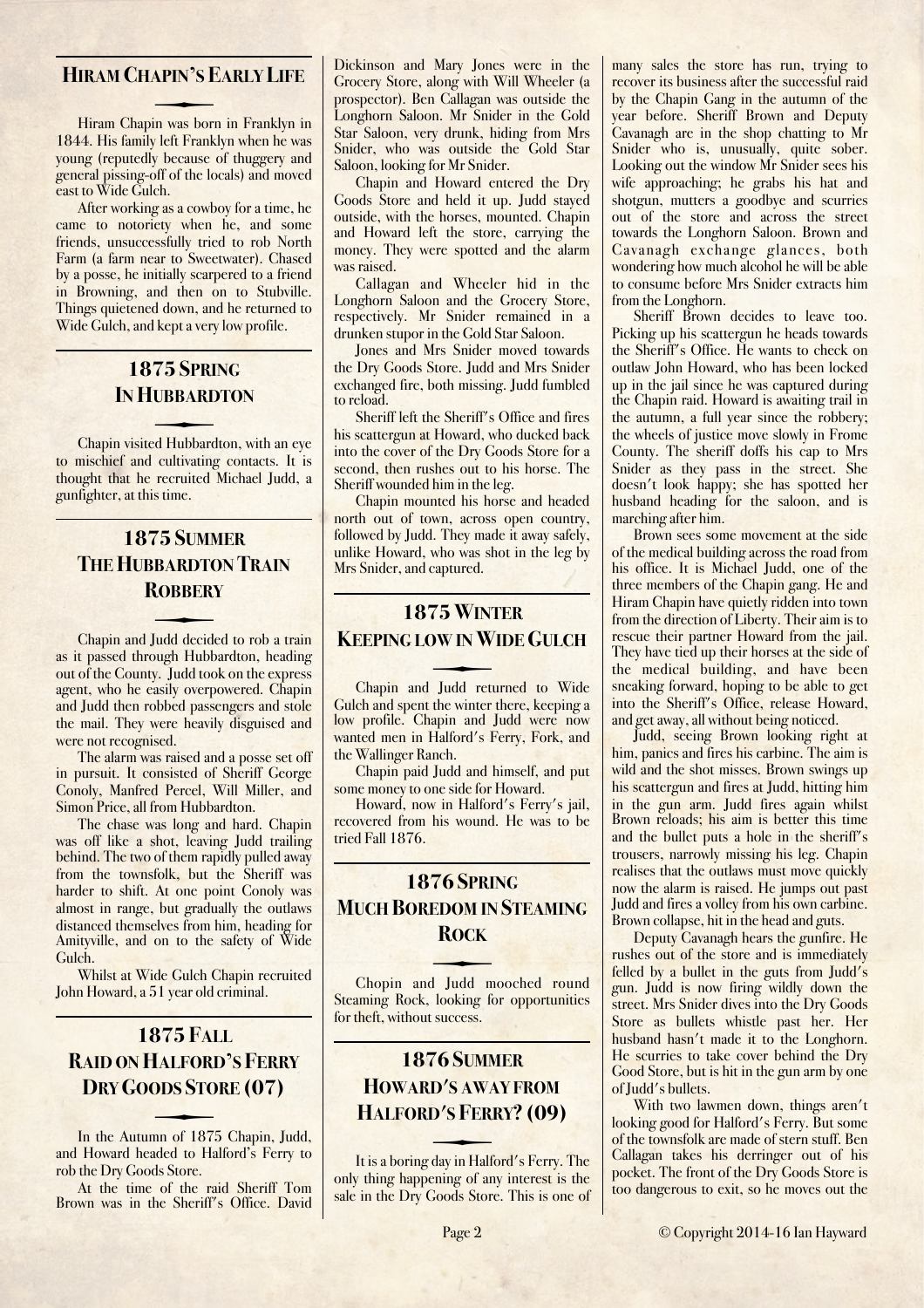back and heads towards the Sheriff's Office.

Willy Wheeler, the prospector, recently found a rich vein of gold and is celebrating by staying in the Grand Hotel. He has heard the gunfire and has prepared his old muzzleloading rifle. He darts out of the back of the hotel and moves along the backs of the buildings towards the action at the west end of town.

The coast looks clear for the outlaws. Chapin runs into the Sheriff's Office and releases Howard from the jail. It looks like they might make it.

Firing erupts again outside. Judd has seen Mrs Snider exit the Dry Goods Store, brandishing a pistol. A hail of bullets drives her back inside. Judd is now firing at anything that moves. David Dickinson has been having lunch at the cafe at the east end of town. He plucks up courage, and his scattergun, and rushes from the cafe across the street. Luck is against him; one of Judd's bullets catches him in the chest. He collapses in a heap on the ground.

Howard and Chapin sprint out of the Sheriff's Office and across the street to the side of the medical building, where Judd and the horses are waiting. The outlaws rapidly mount their steeds. They are spotted by Willy Wheeler, who has moved closer and is hiding behind one of the wooden fences at the back of the hardware store next to the medical building. Wheeler fires at Judd, misses, and cowers for cover as Judd's bullets smack into the wooden fence inches away from him. Wheeler reloads and fires at Judd and Chapin, who are galloping out of town, on the road to Liberty. The range is long and he misses.

Judd and Chapin cannot be stopped now, but what about Howard? Callagan had now crept though the Sheriff's Office and charged out the front door, screaming and pointing his derringer at Howard. Alongside him is Mrs Snider, with her pistol. The plucky two fired at Howard. He spurred his horse and raced off after Judd and Chapin, firing his pistol back towards the townsfolk. He quickly caught the other gang members. They paused for a second, looking back at Halford's Ferry. Yup, the gang was together again, but they had better make themselves scarce. They spurred their horses and headed off towards The Grants, a range of hills in the distance. They would be able to hide there safely for a while...

#### **EPILOGUE**

Outlaw Judd made a full recovery from the gunshot to his arm. Sheriff Brown died from his gut wound. Deputy Cavanagh recovered from his wound but his nerves were so shaken he retired. Mr Snider was so drunk he was unable to apply a tourniquet and bled to death. Mr Dickinson died from his chest wound.

### <span id="page-2-0"></span>**1876 FALL TINYTOWN**

Following the successful jailbreak of Howard, the gang headed to Tinytown, a small town just to the southeast of the Grant Hills. They spent the next few weeks checking out Tinytown and its surroundings, seeing if there was any easy money to be had.

# <span id="page-2-1"></span>**1876 WINTER STAGECOACH HELD UP BETWEEN TINYTOWN AND LIBERTY! (21)**

Prudence Tollman glared across the interior of the stagecoach at her husband Bill, who was looking out of the window, ignoring her. They were now about halfway between Tinytown, their home, and the great town of Liberty. Even before the coach had left Tinytown the argument had begun. They were heading to Liberty—a big, big town, which Bill hated—to see Prudence's sister, who Bill also hated. For years Prudence had wanted to move to Liberty, stating how much she disliked the people and the general grubbiness of Tinytown. Bill had argued that their grocers store was doing well in Tinytown, where it had little competition; if they moved to Liberty he would be one-amongst-many and he was convinced they would be a lot poorer.



*The Small Blue River, Marston's soddie, and The Grant Hills.*

One thing the two of them would have agreed upon was the tedium of the trip. They had been thumping and crashing for miles along the rocky trail. The scenery hadn't changed much; the Small Blue River to the left of them and, to the right, the Grants (a range of low hills before the wide openness of the lands of the Fordham Ranch). Above them, the coach driver—Mike Ross—and, sat next to him, the Sheriff of Tinytown, Henry Coussnir, hardly spoke.

Bill Tollman leaned out the window, mouth closed and eyes squinted up against the dust from the horses. He could see something up ahead. It was Old Martson's soddie, just to the left of the trail; hard to see because of its natural colours.

Outlaw Hiram Chapin nodded to Michael Judd, the older gunfighter, who was saddled up beside him, next to the soddie. Time for them to do a bit of robbing. As the coach drew closer, Chapin dug his spurs into his horse and moved out onto the trail, with Judd close behind. Chapin raised his hand and shouted for the coach to stop.

Mike Ross brought the coach to a standstill. He said nothing. Sheriff Coussnir, took a firmer grasp of the carbine that lay across his lap. "Can we help you folks?" he asked.



*The stagecoach is stopped by the Chapin Gang.*

Coussnir knew something was wrong even before he heard Chapin's reply, because he sensed a third stranger approaching on horseback from behind the coach. It was John Howard, the oldest of the Chapin gang, with his carbine drawn, looking mean.

Coussnir raised his carbine but before he could fire, Judd and Chapin—now dismounted—began firing. Coussnir almost dropped his carbine when he was hit in the leg. He looked to Ross for support, but Ross had no stomach to fight and had dived off the side of the coach and was now cowering beside it. It did him no good, for Howard was now close to the rear of the coach and began firing at Ross who, with nowhere to hide now, began to fire back.



*The bullets begin to fly.*

Page 3 © Copyright 2014-16 Ian Hayward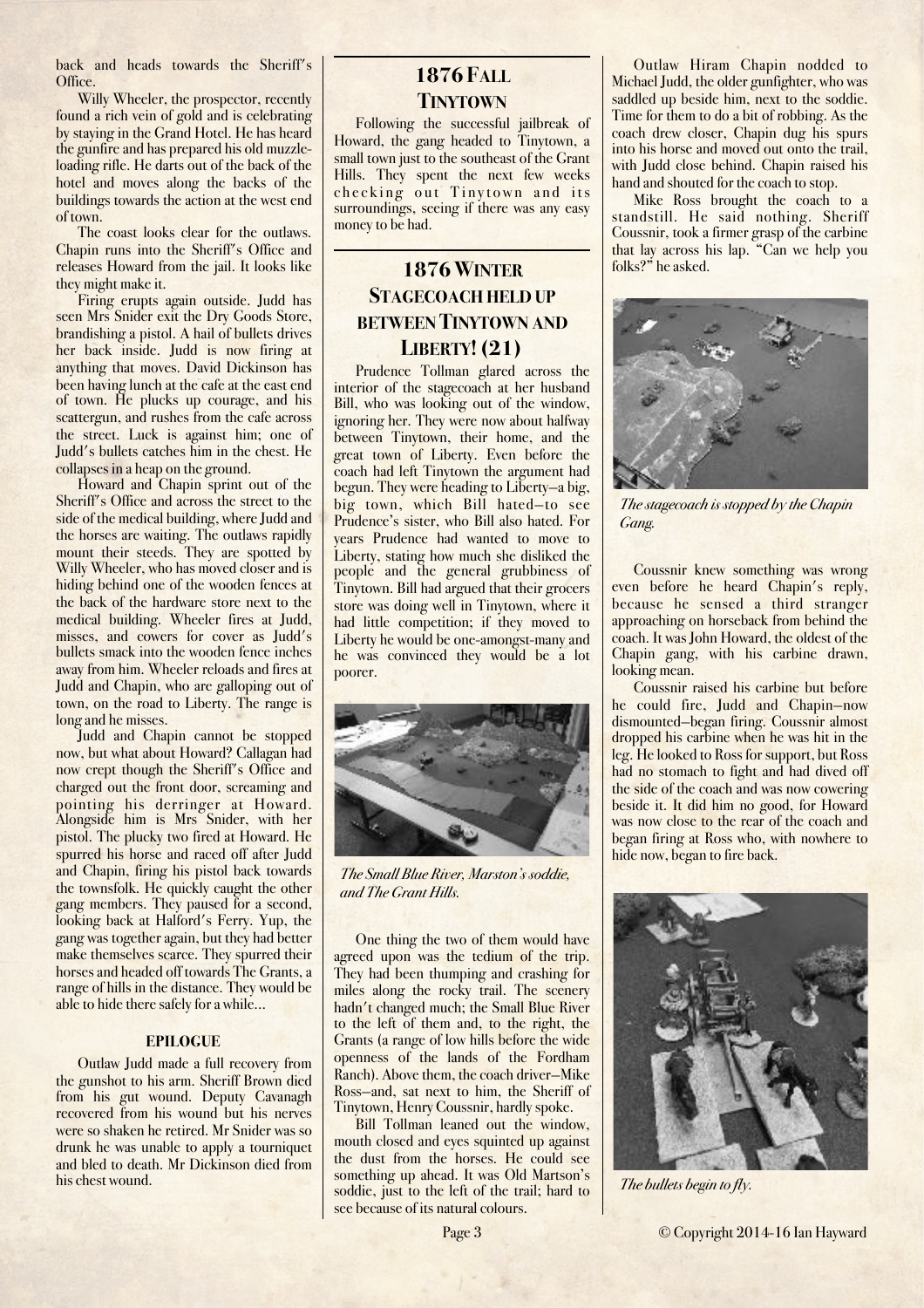Coussnir was reloading and firing his trapdoor carbine as fast as he could. He was now wounded in several places, but had killed Judd's horse and spooked Chapin's. It was an uneven fight and Coussnir thought he was done for when he had to fumble for his ammo box under the seat.

He was saved by Bill Tollman who had thrust a long hunting rifle out the window of the coach and was firing at Judd. Judd returned the fire, peppering the coach with bullets, sending Tollman to the floor with a round in the guts. Prudence, screaming, burst out of the far side of the coach. Unfortunately this was directly between Ross and Howard; she was hit twice in the guts with bullets from Howard and slumped to the ground. The abrupt appearance of Prudence distracted Ross, who paused firing and was immediately badly hit in the leg by one of Howard's bullets.

Coussnir was now the only one of the Tinytown folk still fighting in a very uneven fight. With bullets coming from all three of the Chapin gang, it was only a short time before he was hit in the chest and pitched off the coach and onto the trail.

Chapin and gang quickly searched the wounded, stealing anything of value. They pushed Bill Tollman out of the coach and with no consideration for the poor plight of their fellow men (and woman) turned the coach to the right and drove it away from the trial into the cover offered by The Grant Hills.

#### **EPILOGUE**

Sheriff Coussnir, despite his wounds, managed to move his wounded companions to Marston's soddie. He found bandages and medicine there. They survived overnight and the next day were spotted by a passing wagon, which took them to Liberty, where one of the town's best doctors tended to them.

Sheriff Coussnir's leg and chest wounds healed rapidly and he was soon back at work in Tinytown.

Bill Tollman's stomach wound was severe and after a long fight he died from an infection in early 1877.

Prudence Tollman's recovery was partial. Her guts and general health were never the same again. She got her wish of staying in Liberty, but it was a sorry housebound existence at her sister's house.

Mike Ross had to have his foot amputated, but returned to his job as coach driver.